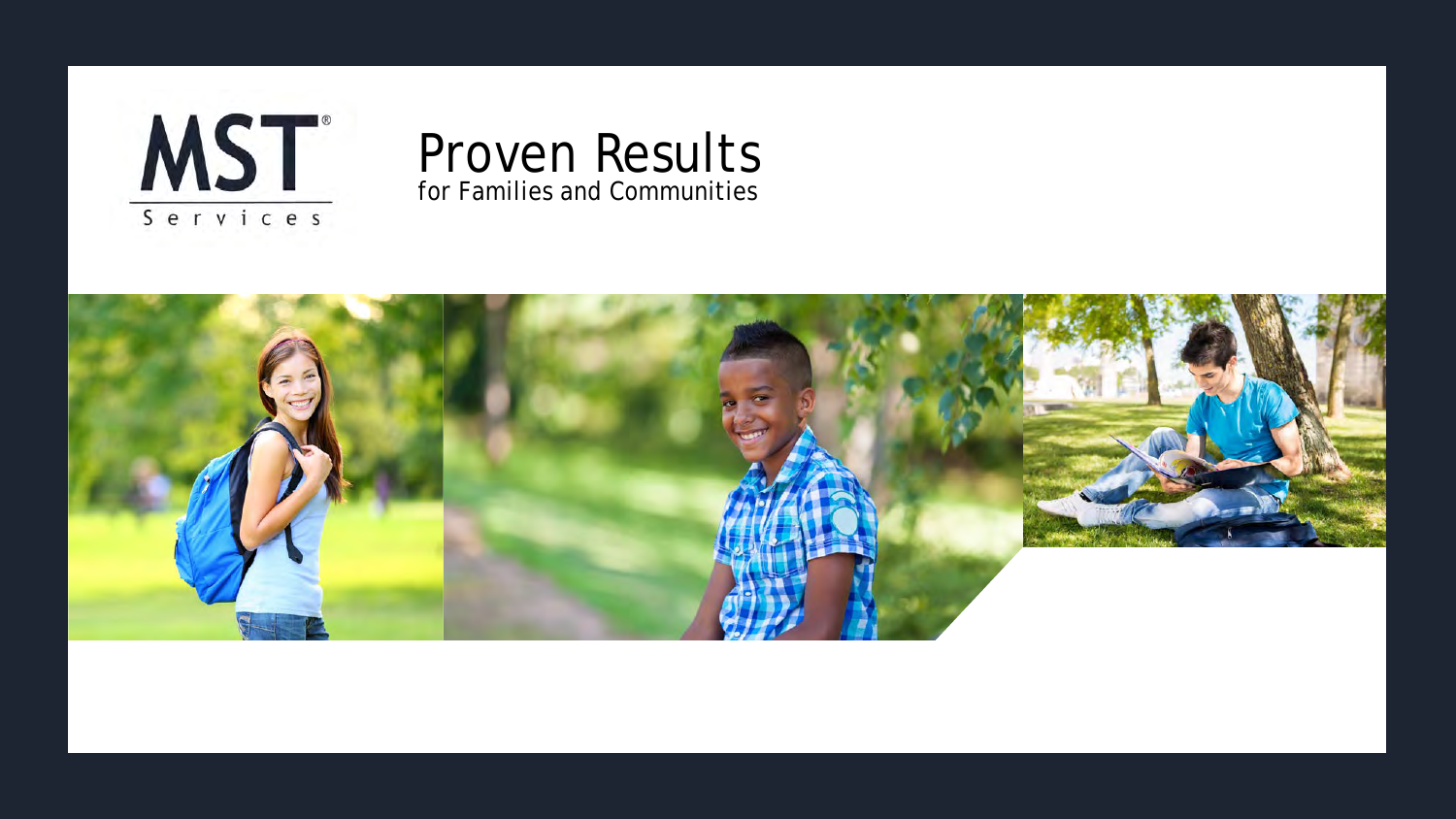

- Community-based, family-driven treatment for antisocial/delinquent behavior in youth
- Focus is on "Empowering" caregivers (parents) to solve current and future problems
- MST "client" is the entire ecology of the youth family, peers, school, neighborhood
- Highly structured clinical supervision and quality assurance processes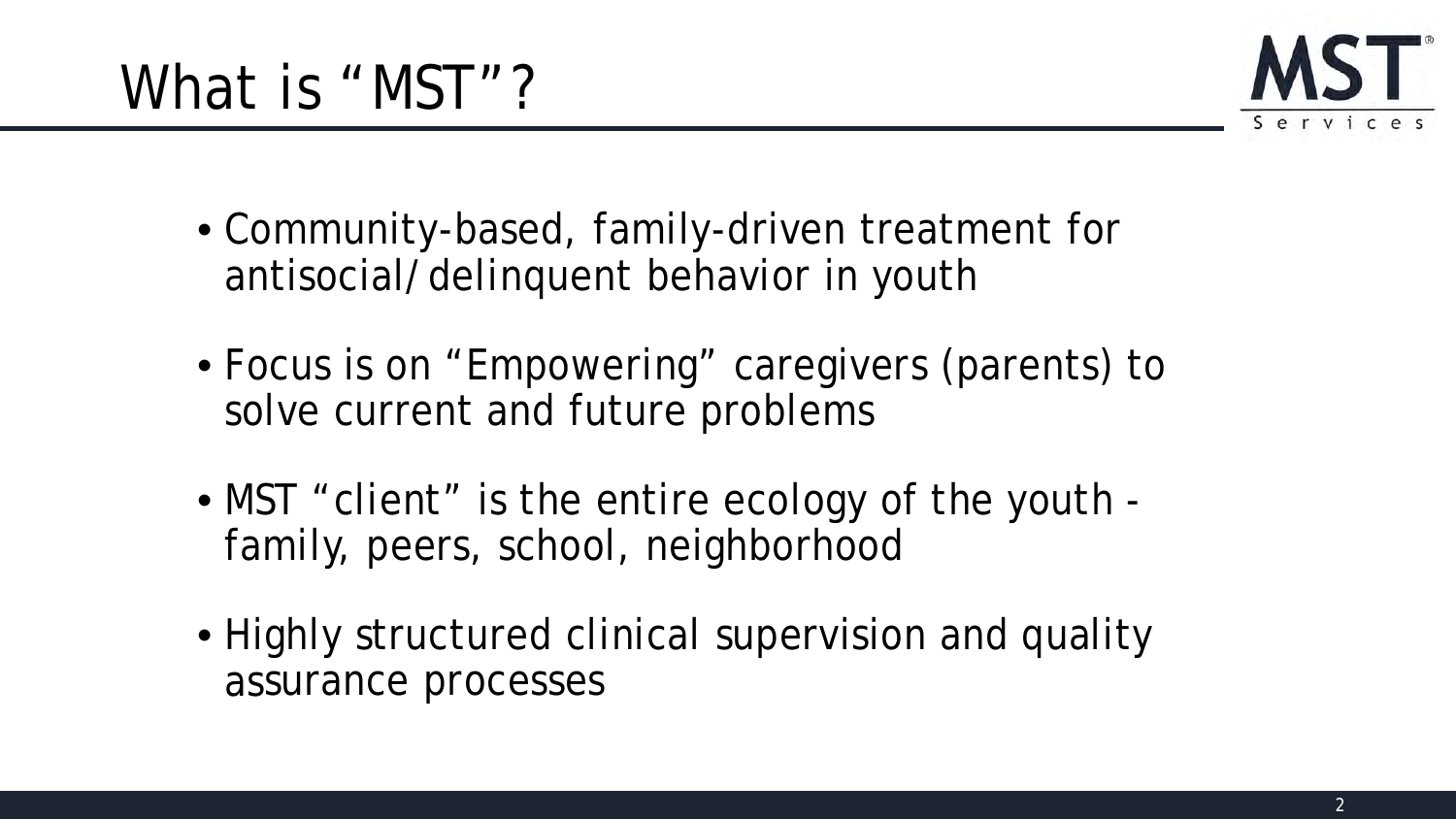

- Single therapist working intensively with 4 to 6 families at a time
- Team of 2 to 4 therapists plus a supervisor
- 24 hr/ 7 day/ week team availability: on call system
- 3 to 5 months is the typical treatment time (4 months on average across cases)
- Work is done in the community, home, school, neighborhood: removes barriers to service access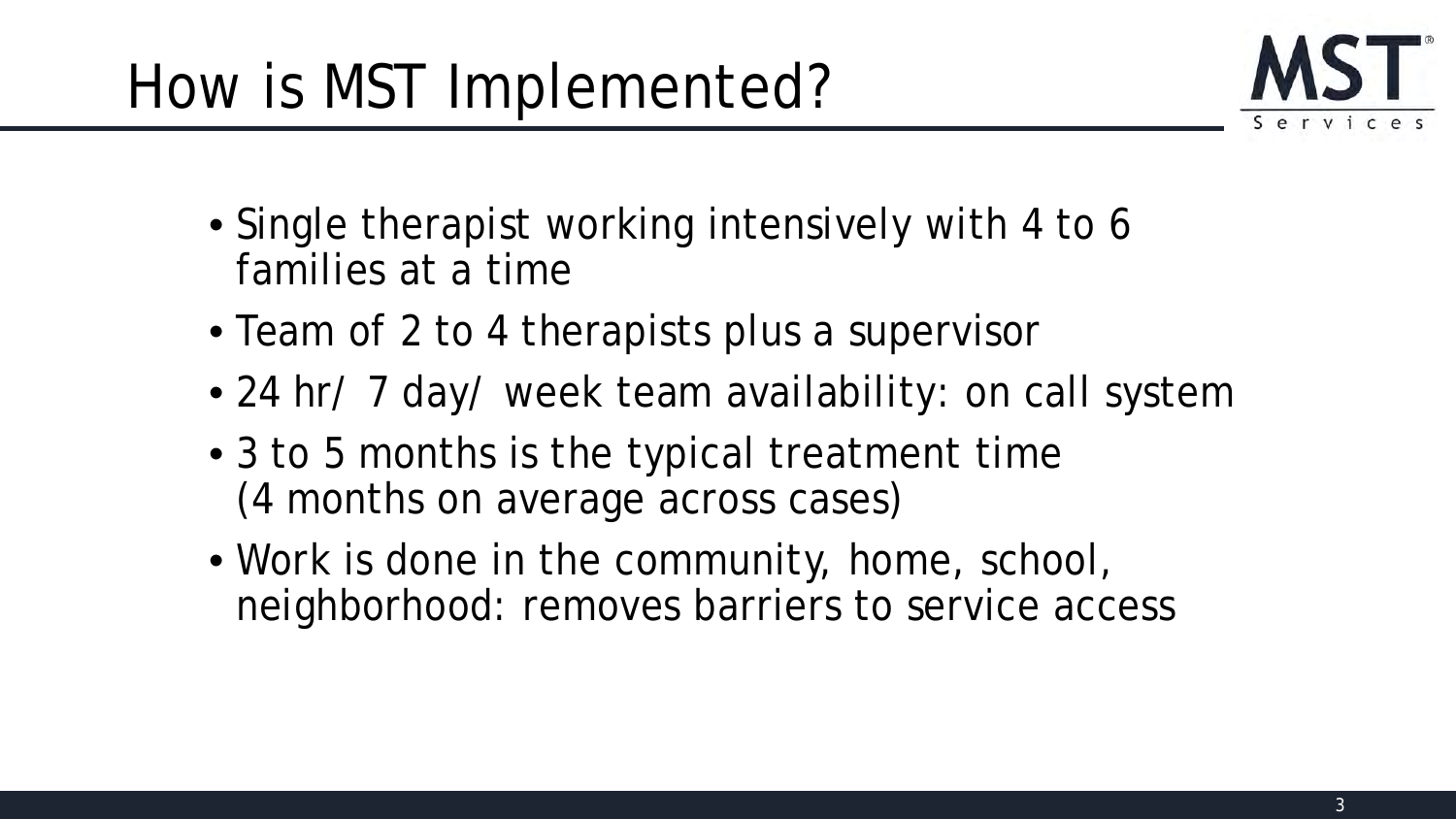

# **Multisystemic Therapy Research at a Glance 2018 Update**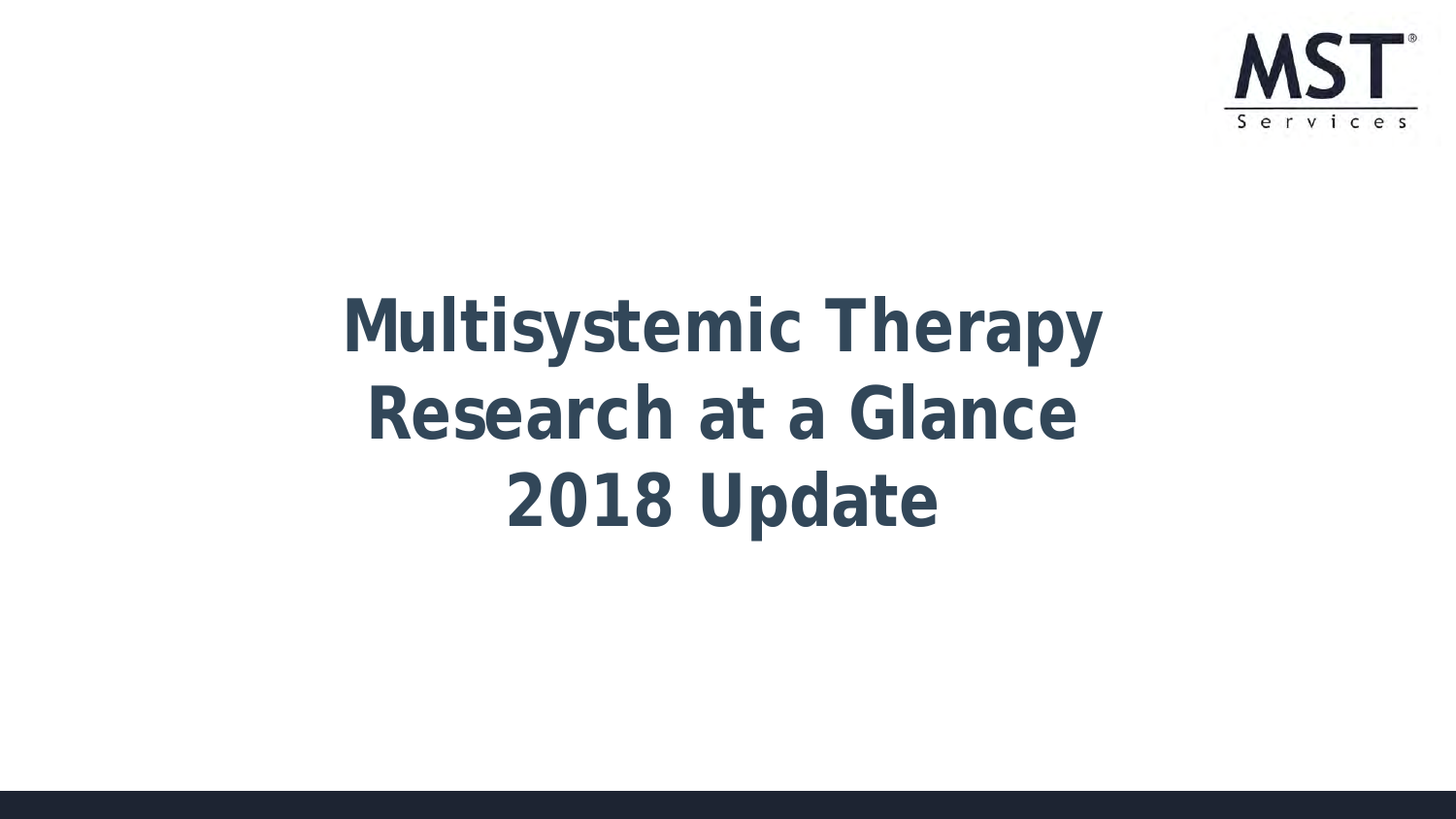**2018 Multisystemic Therapy Research Update**



- 67 separate studies yielding >130 published, peer-reviewed journal articles
- 69% of the studies by independent investigators
- More than 55,000 families included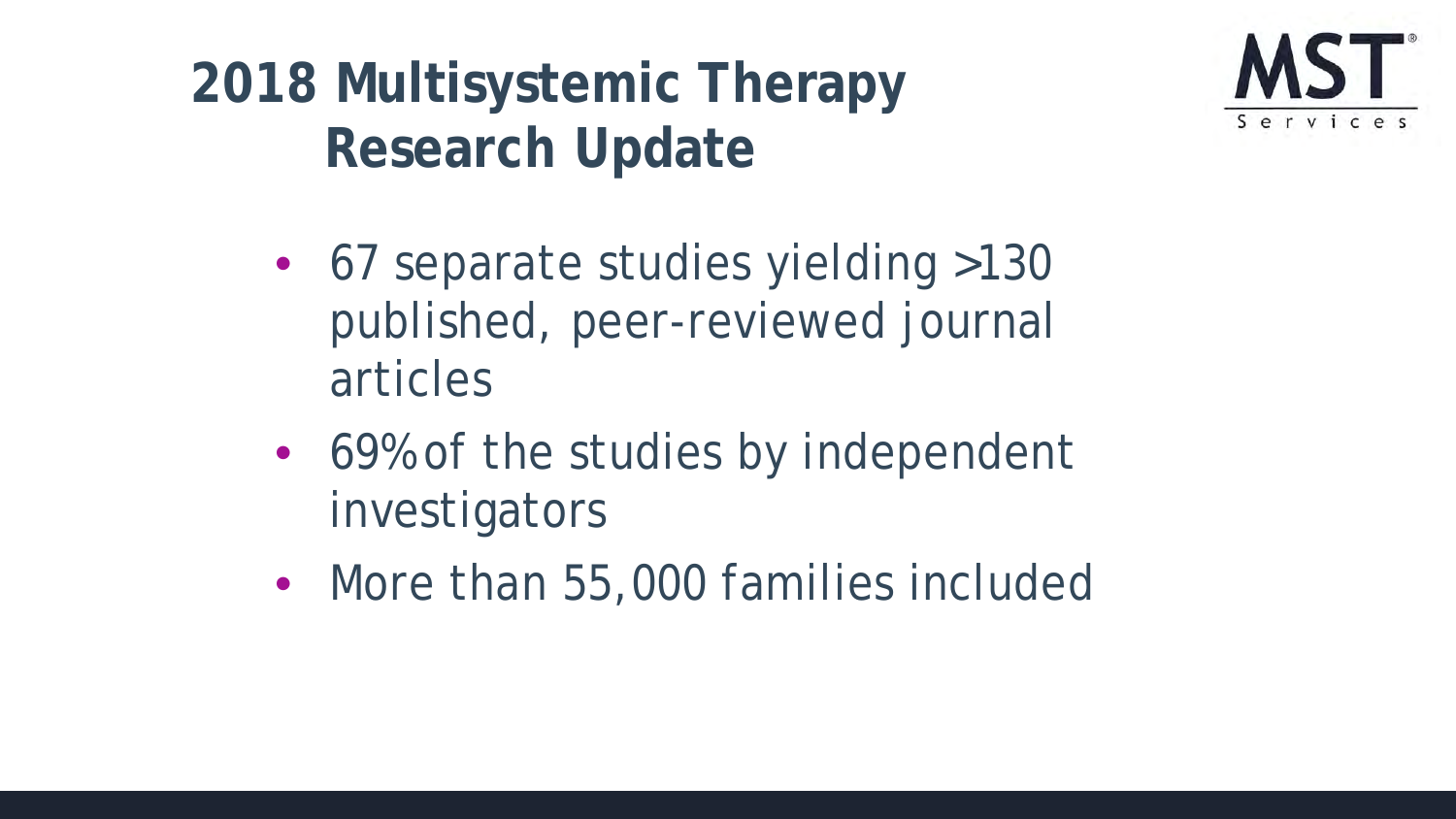# Research Update (continued) **2018 Multisystemic Therapy**



- Outcome studies with youth presenting serious antisocial behavior  $(N = 32)$
- Outcome studies with juvenile sexual offenders
- Outcome studies in the areas of child maltreatment, adolescent substance abuse, and youths with serious emotional and behavioral problems
- Implementation research  $(N = 17)$
- Cost-related studies  $(N = 11)$
- Treatment process research (theory of change)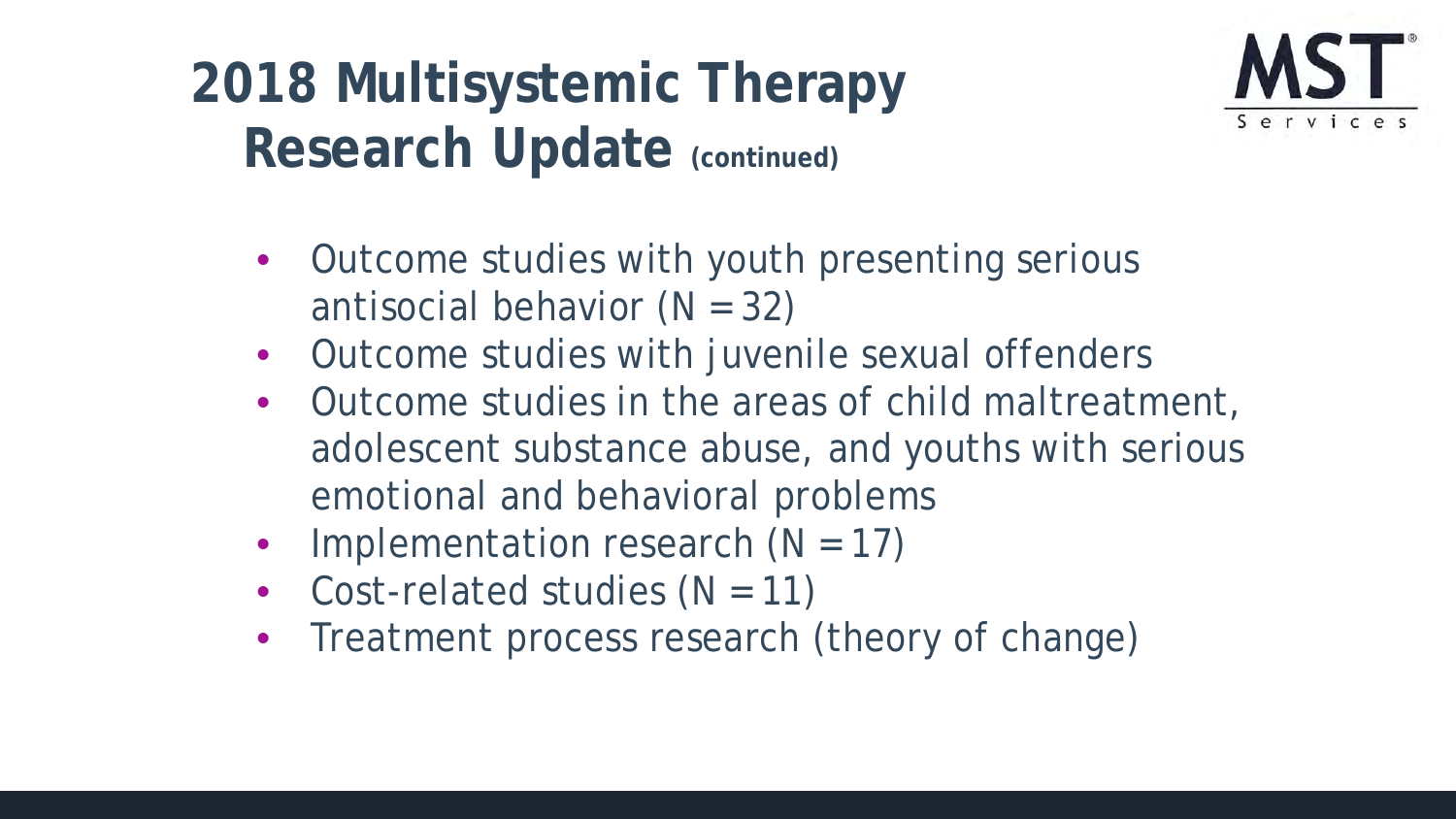## **Multisystemic Therapy Research**  Selected 2018 Additions (continued)



- Therapist acting as cultural mediator facilitated favorable change (Fox et al., 2017) *MSTS Pub #1559*
- Overall costs from societal perspective were about 50% less for MST (Vermeulen et al., 2017) *MSTS Pub #1572*
- Treatment adherence and youth outcomes improve with increased therapist and country-wide experience (Lange et al., 2017) *MSTS Pub #1566*
- Decreased arrests and placements statewide 6 years post recruitment (Vidal et al., 2017) *MSTS Pub #1573*
- Cost benefit of \$34,326 per youth in statewide implementation (Dopp et al., 2018) *MSTS Pub #1558*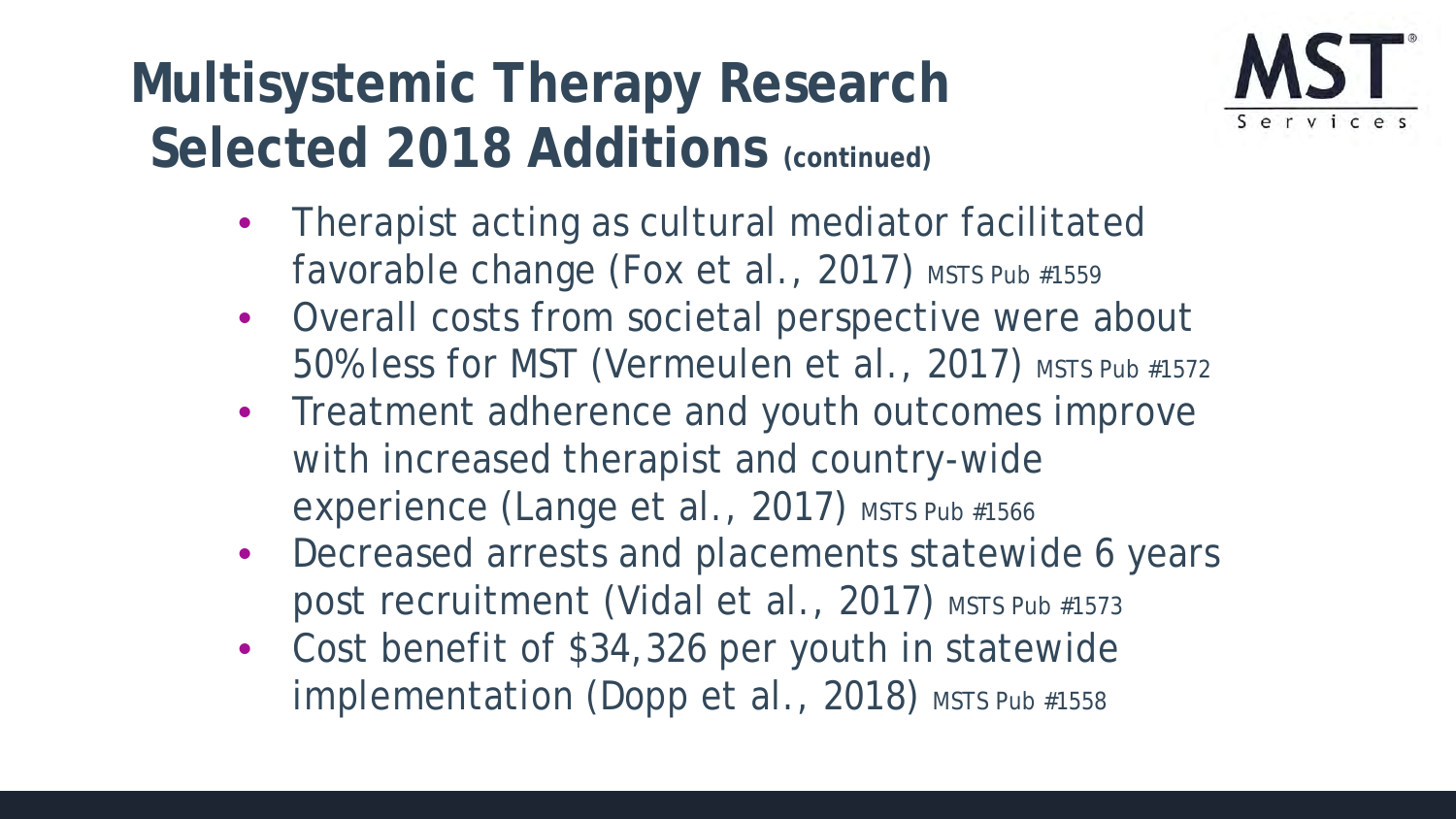## **2018 Multisystemic Therapy Research Update (continued)**



- The research community greatly appreciates the support and collaboration of MST Network Partners in conducting MST-related research.
- Without similar support in the 1970s, 80s, and 90s, MST never would have achieved its status as a leading evidence-based treatment of behavioral and emotional difficulties in youth.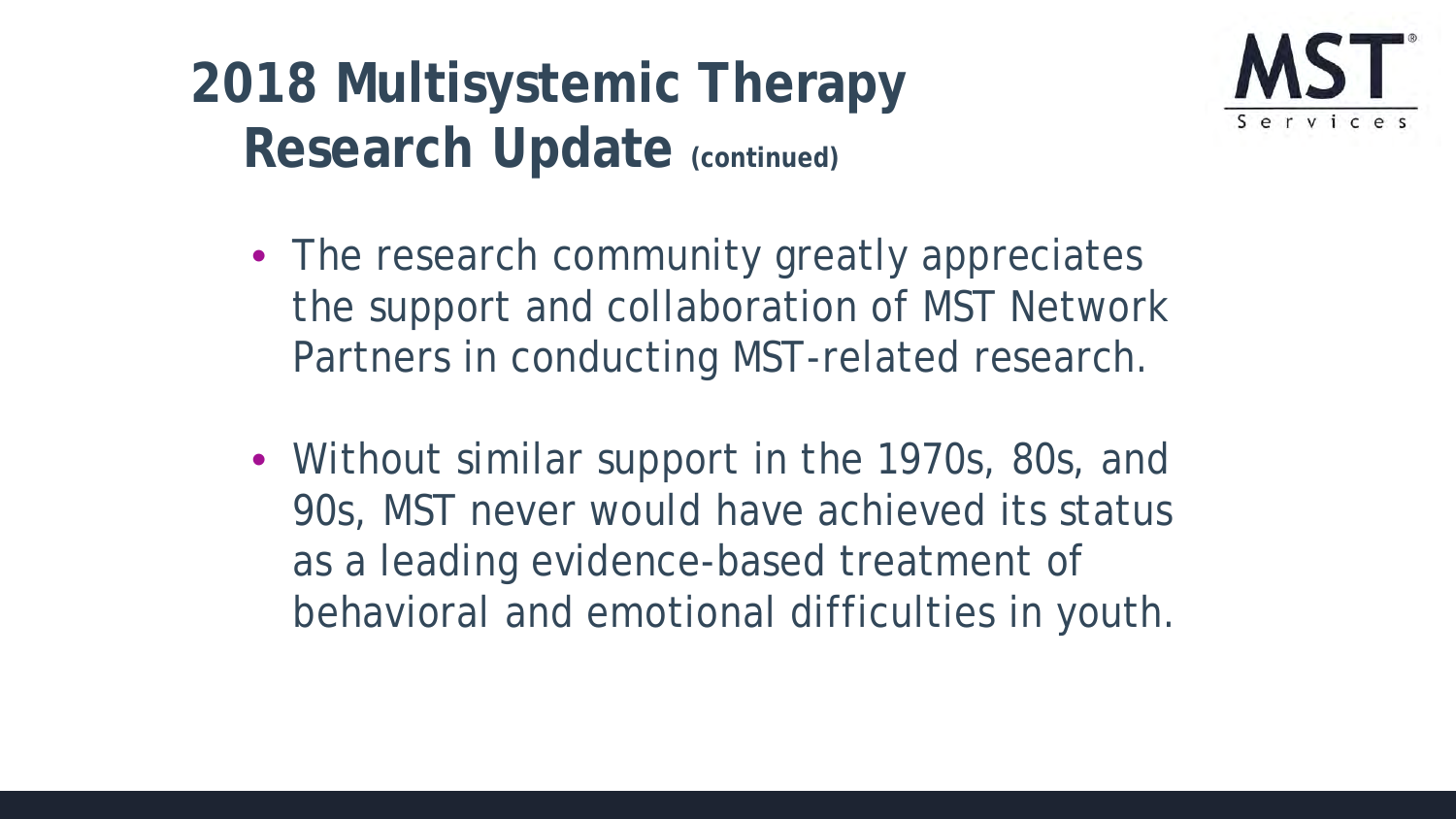

MST Therapists work in the home, school and community and are on call 24/7 to provide caregivers with the tools they need to transform the lives of troubled youth.

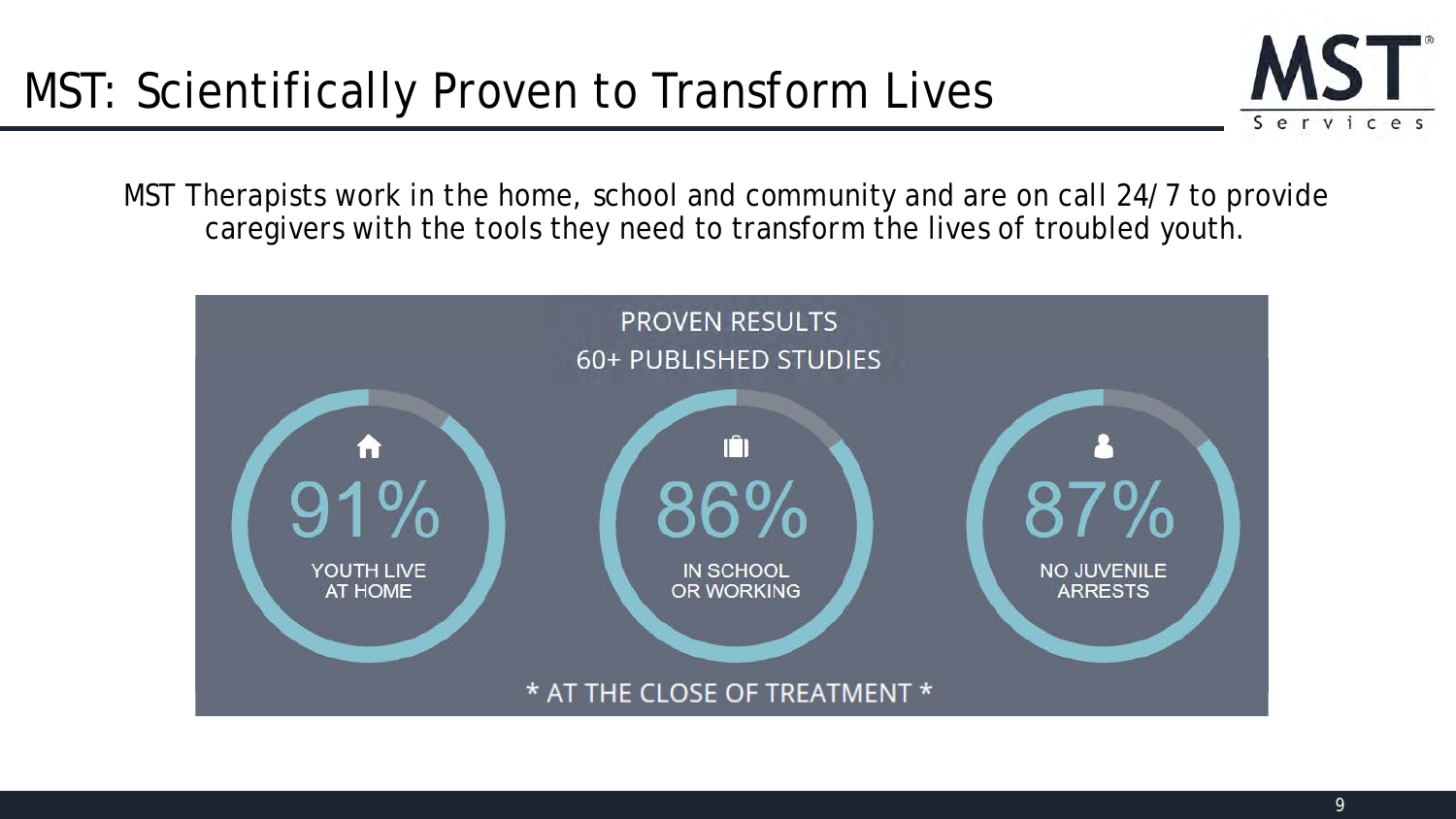

## **SUPERIOR CLINICAL & FINANCIAL RESULTS** RELATIVE TO INCARCERATION AND **ALTERNATIVE TREATMENTS**



\*Journal of Family Psychology

## RECENT STATE COST SAVINGS REPORTS

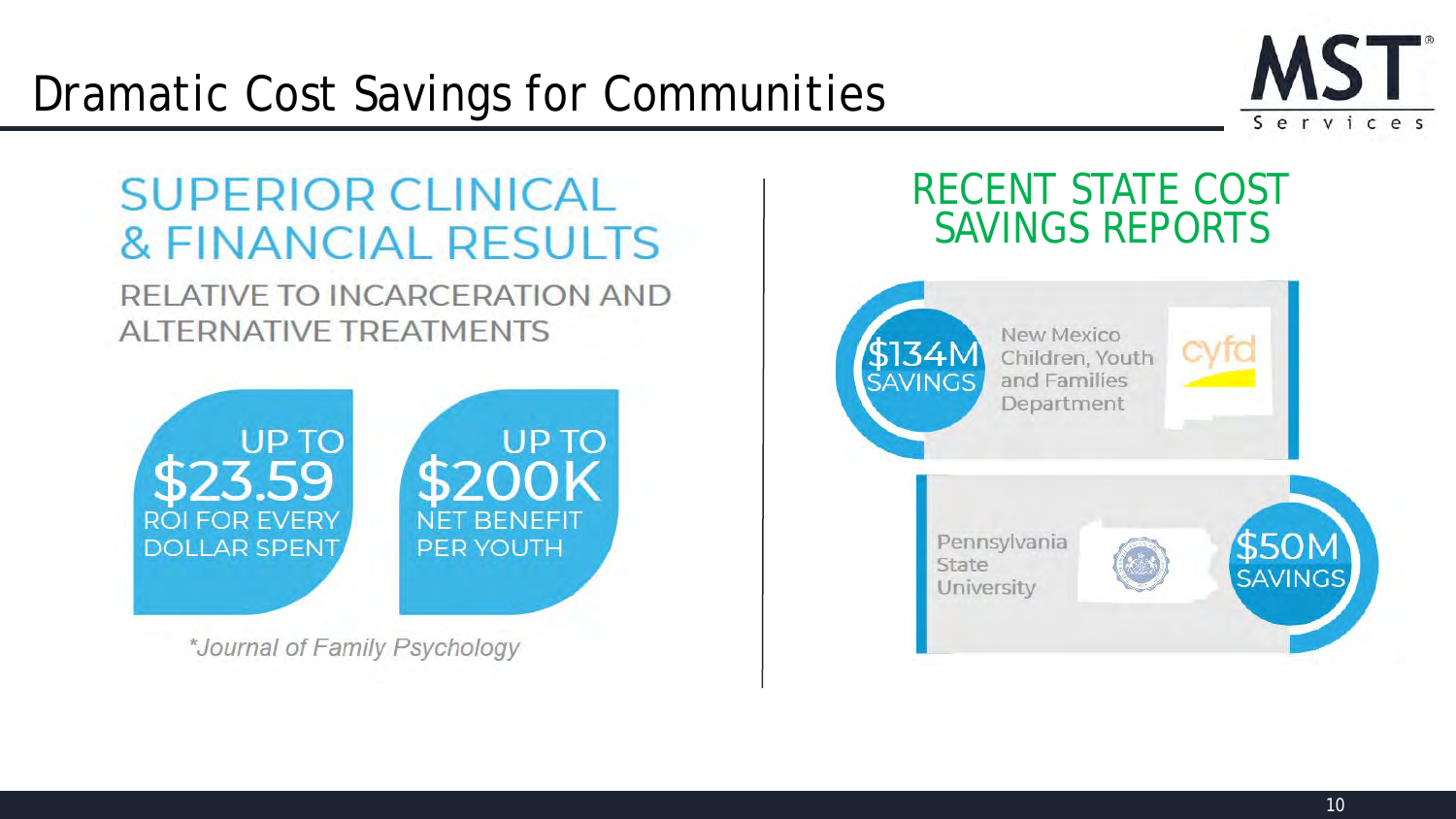## Proven Results & Low Investment Risk



#### MST FEATURES THE LARGEST BODY OF EVIDENCE, BY FAR, OF SUCCESSFUL INTERVENTIONS FOR HIGH RISK YOUTH



MST IS THE ONLY INTERVENTION FOR HIGH RISK YOUTH WHERE RESULTS HAVE BEEN REPEATEDLY REPLICATED BY INDEPENDENT RESEARCH TEAMS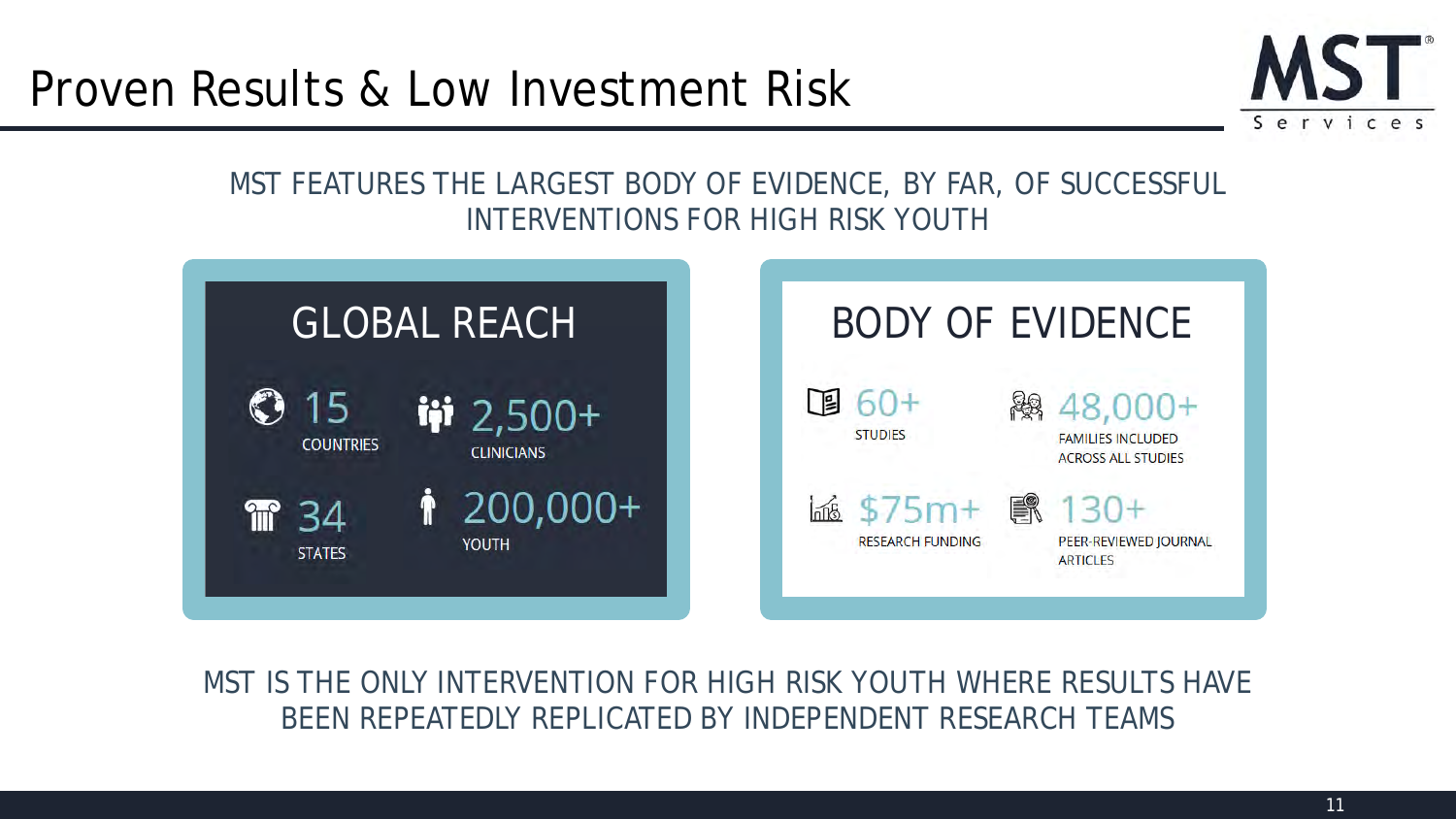

MST focuses on the entire ecology of youths' lives, addressing multiple factors that contribute to antisocial behavior, including factors at the family, school and community levels

#### Entire Ecology **Focus on Caregivers**

MST empowers caregivers to be long-term change agents, creating more sustainable effects than treatment methods focused solely on youths

#### Quality Assurance Yielding Consistent Results

MST Services provides comprehensive quality assurance services, ensuring that adherence to the MST model is maximized to deliver consistent, highest quality results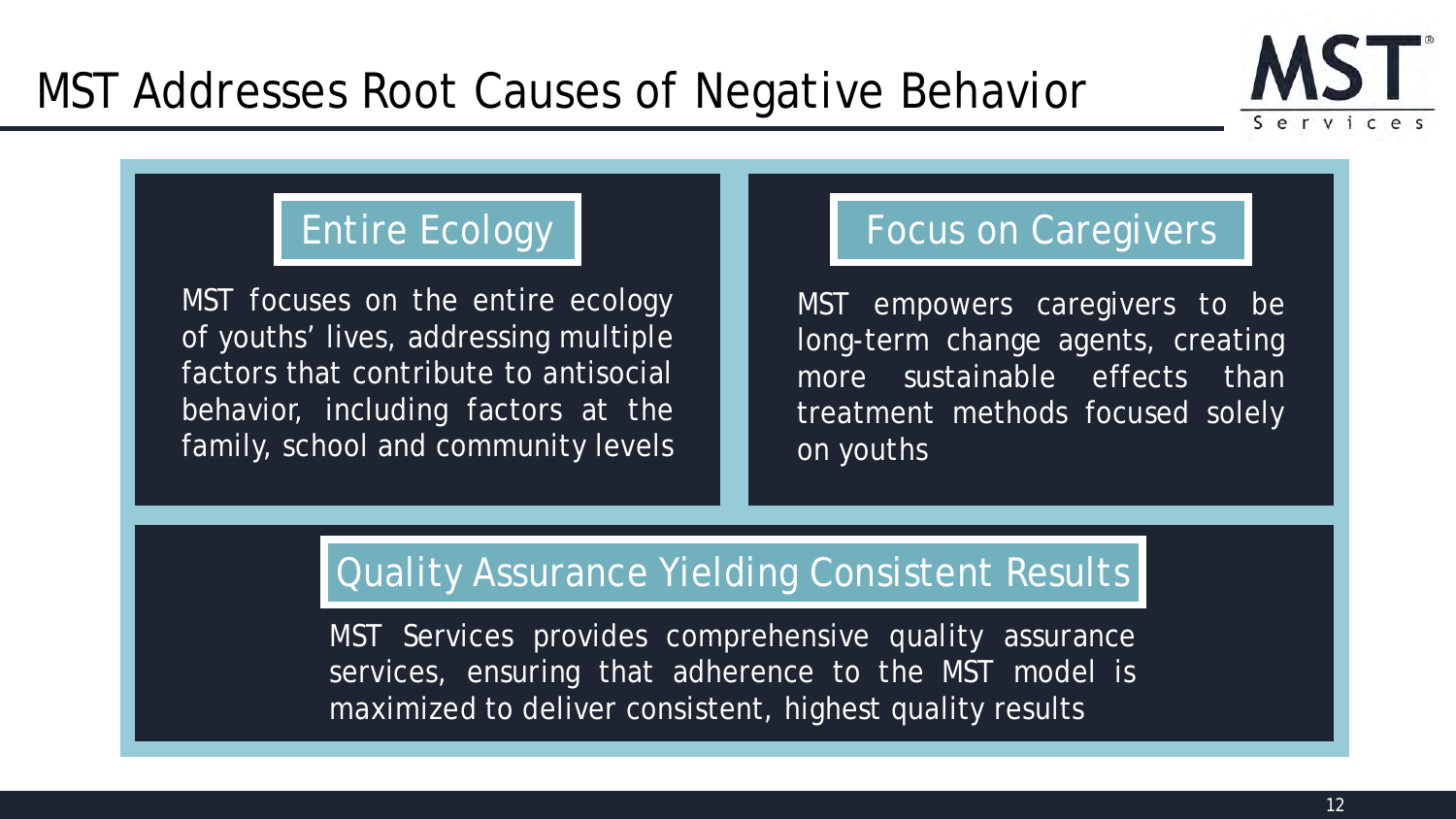## Endorsements and Testimonials



## **CERTIFIED MODEL+** BLUEPRINTS FOR HEALTHY YOUTH DEVELOPMENT

Bluehrint

University of Colorado Behavioral Science has reviewed more than 1,400 youth programs, and has ranked MST on of only two programs as a model plus (top rating)

**U.S. DEPARTMENT OF JUSTICE** 

**Office of Justice Programs** 

"My daughter will always come back to MST and say that's the best thing to happen to us – and that's the truth" *MST Mother*





"It was easy to champion MST. It's what I'd want if my daughter were to find herself in the spot that so many do." *Julie Revaz, Connecticut Judicial Branch*



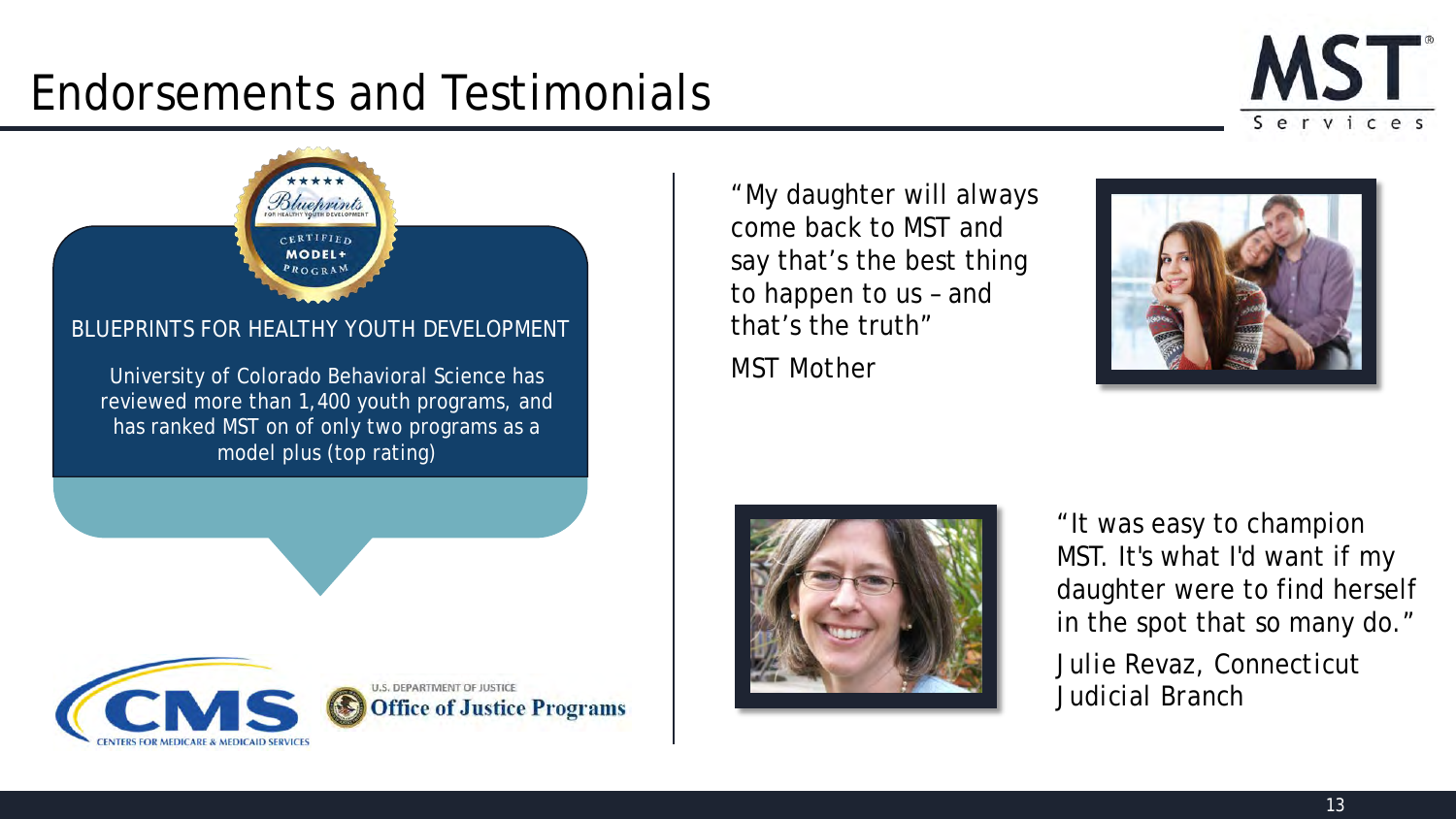## Enduring Results for the Entire Family



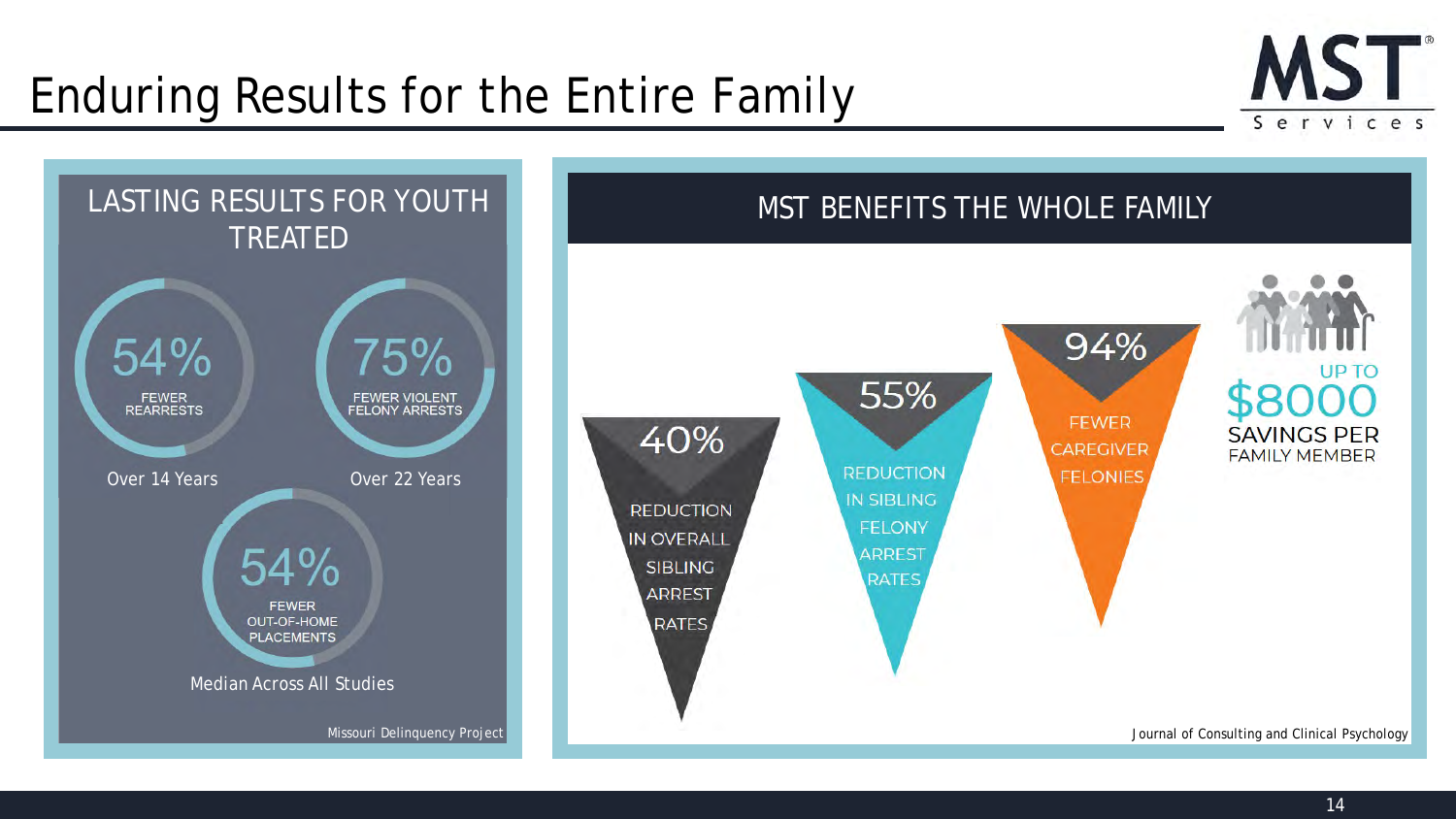## Bring MST to your community

## CONVENE

stakeholders to ensure collaboration and engagement in starting a successful MST program

## ASSESS

level of service needed in your community to determine the number of teams to start

## IDENTIFY

A provider organization

## **SECURE**

sustainable funding sources and develop a comprehensive budget for your program

Our Program Development staff will walk you through all aspects of team start-up, from estimating costs, to assessing site readiness, to hiring and training quality team members

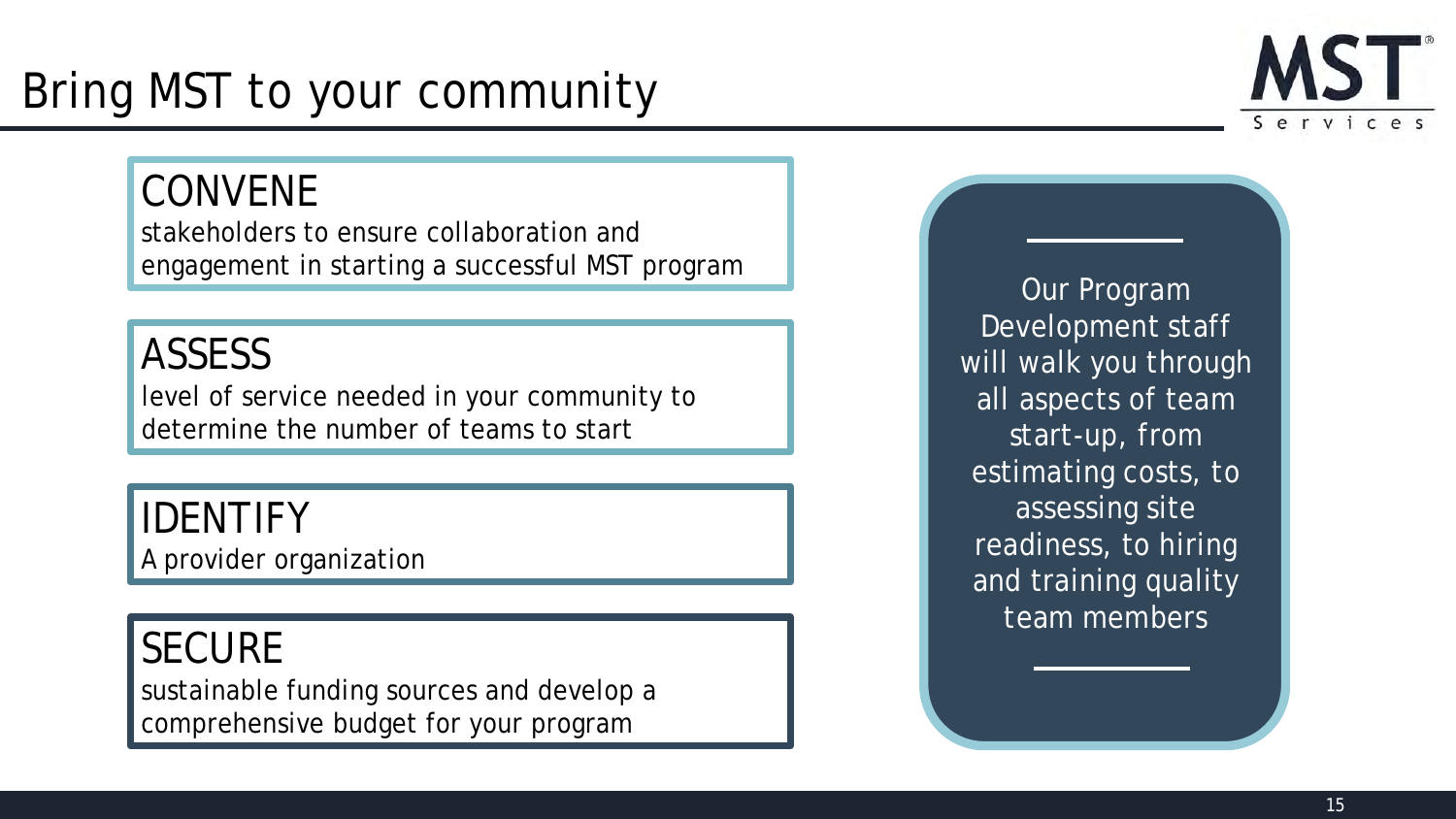

- Single therapist working intensively with 4 to 6 families at a time
- Team of 2 to 4 therapists plus a supervisor
- 24 hr/ 7 day/ week team availability: on call system
- 3 to 5 months is the typical treatment time (4) months on average across cases)
- Work is done in the community, home, school, neighborhood: removes barriers to service access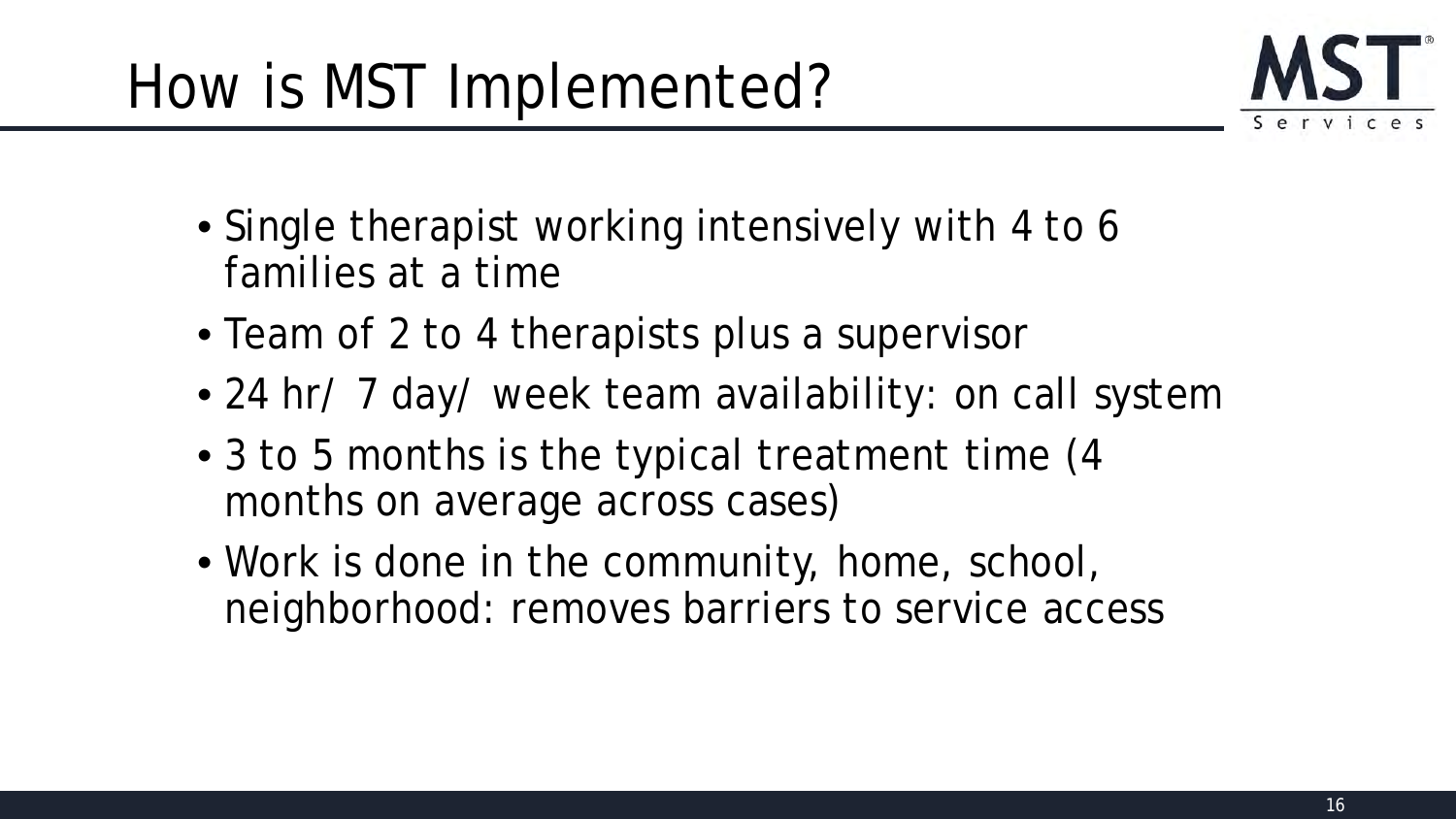

- **MST focuses on families as the solution**
- **Families are full collaborators in treatment planning and delivery with a focus on family members as the long-term change agents**
- **Giving up on families, or labeling them as "resistant" or "unmotivated" is not an option**
- **MST has a strong track record of client engagement, retention, and satisfaction**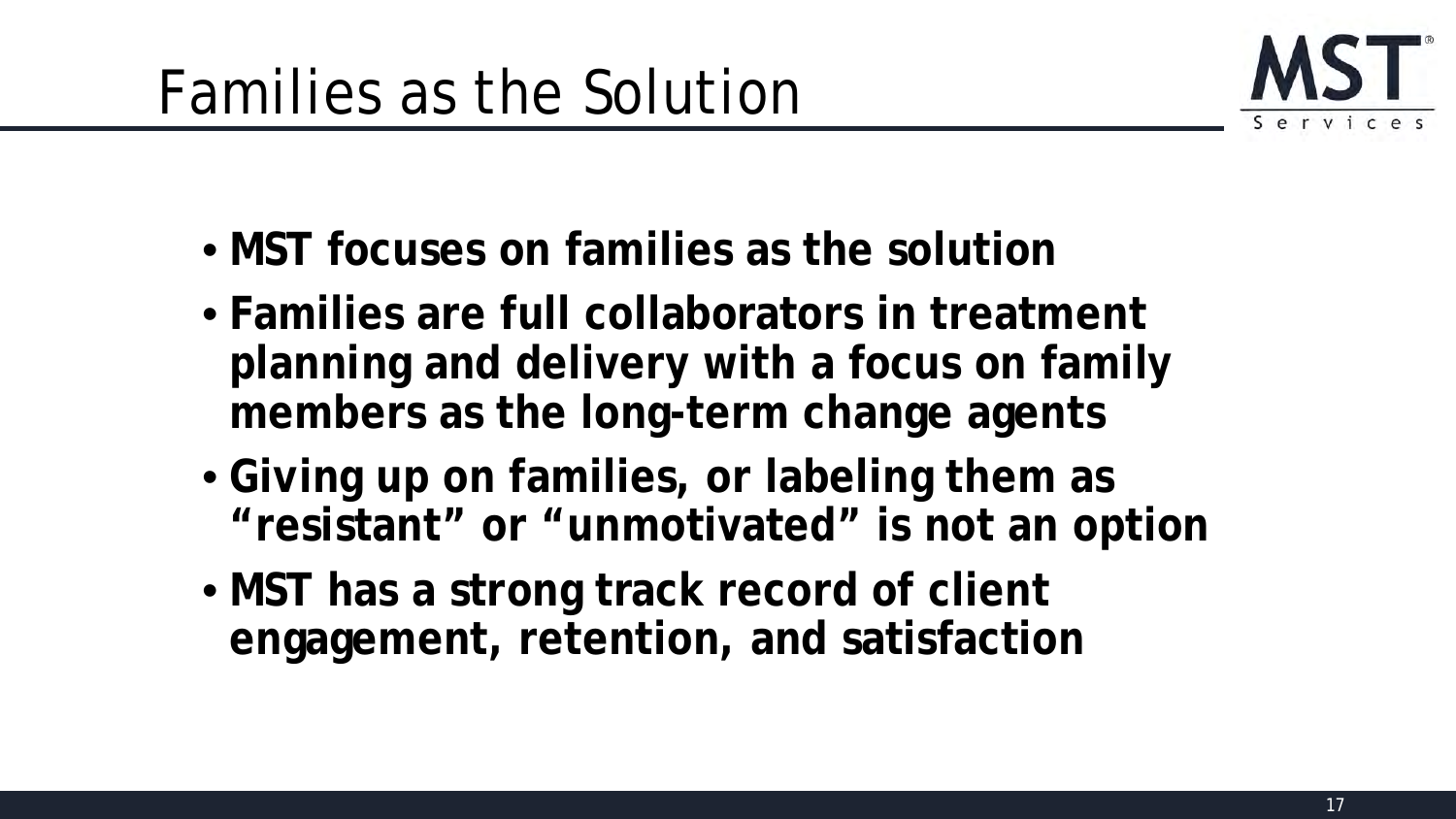

- Treatment targets known causes of delinquency: family relations, peer relations, school performance, community factors
- Treatment is family-driven and occurs in each youth's natural environment
- Significant energies are devoted to developing positive interagency relations
- MST personnel are well trained and supported
- Providers are accountable for outcomes
- Continuous quality improvement occurs at all levels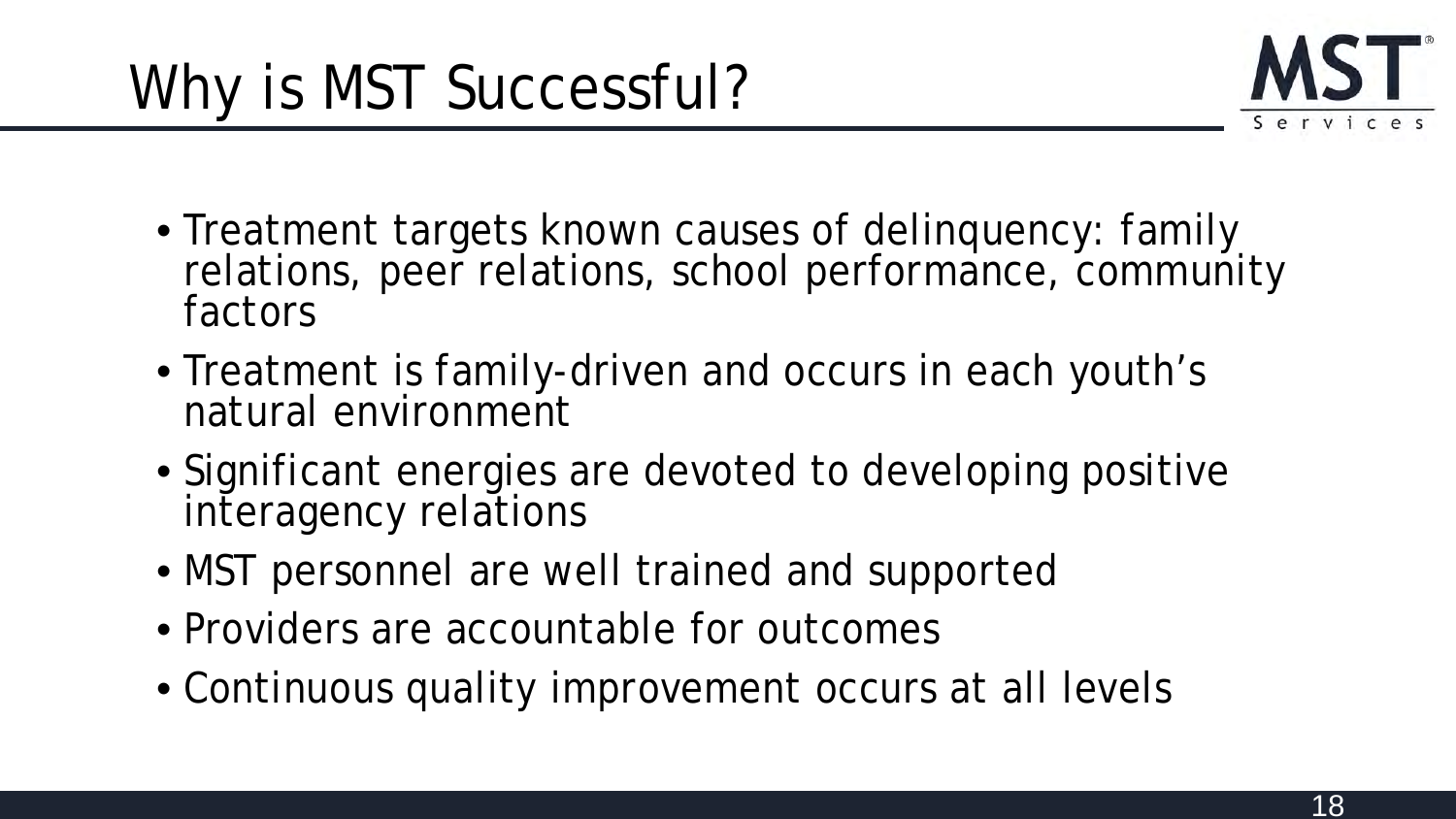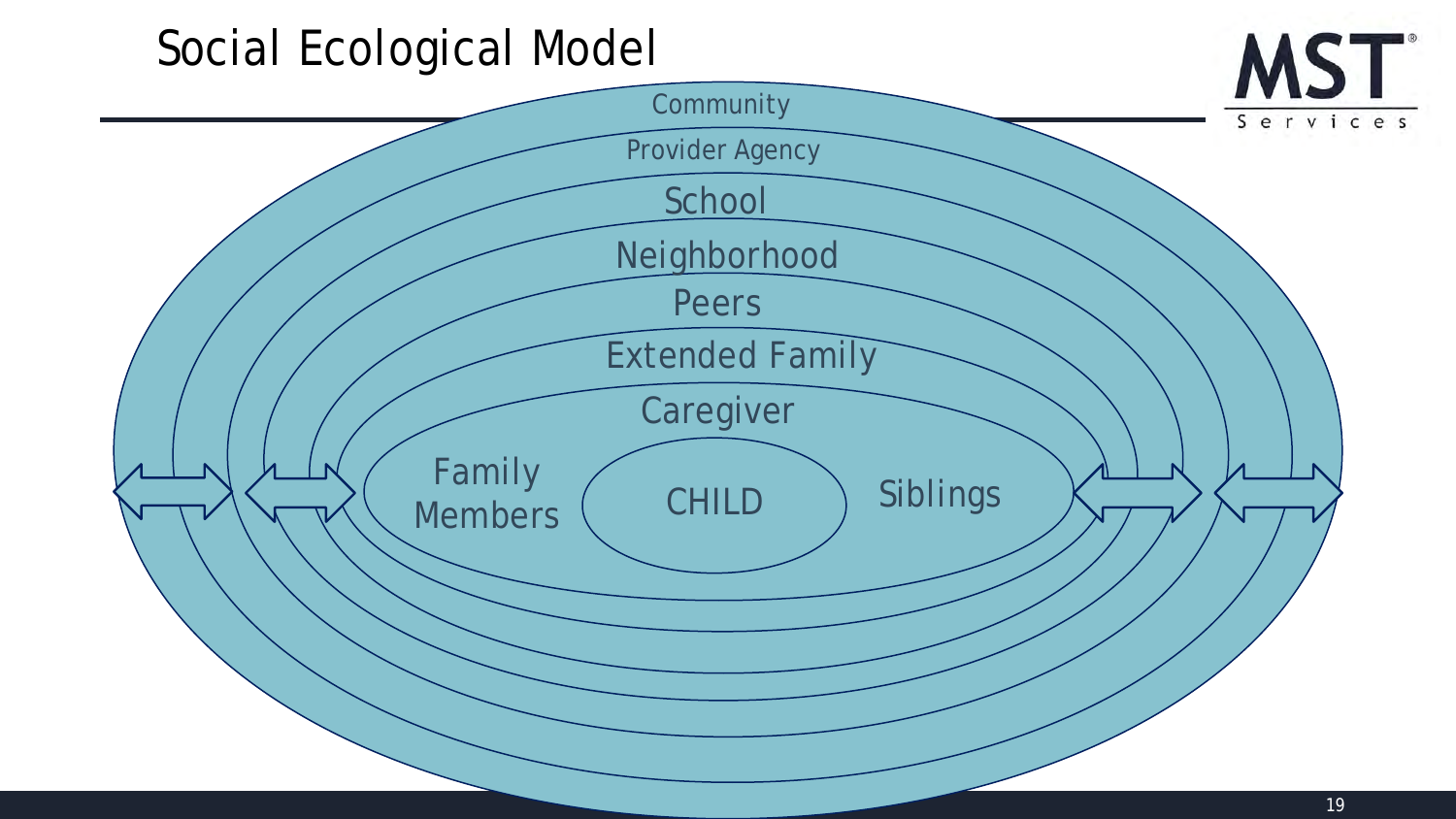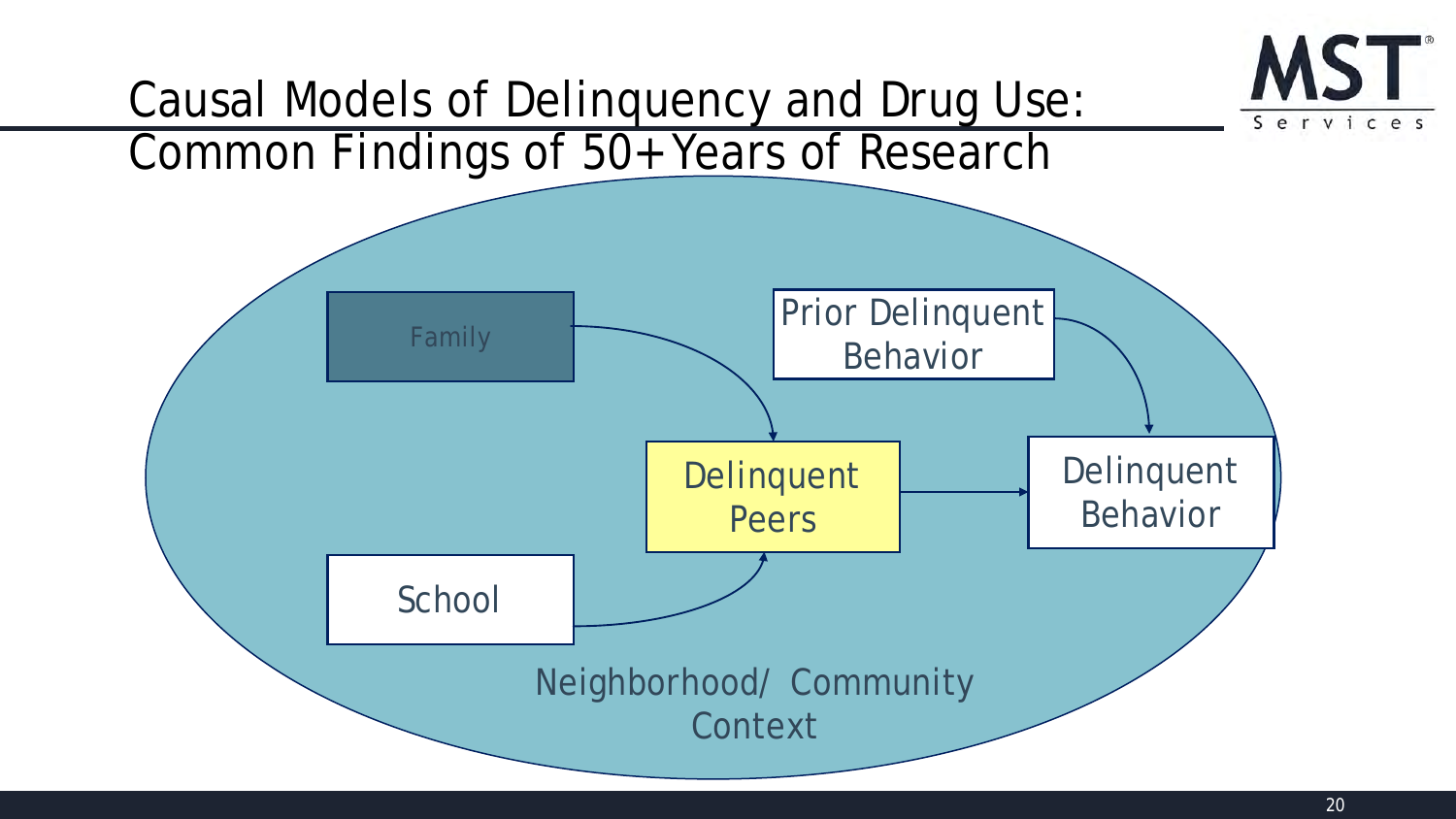# **MST Theory of Change**



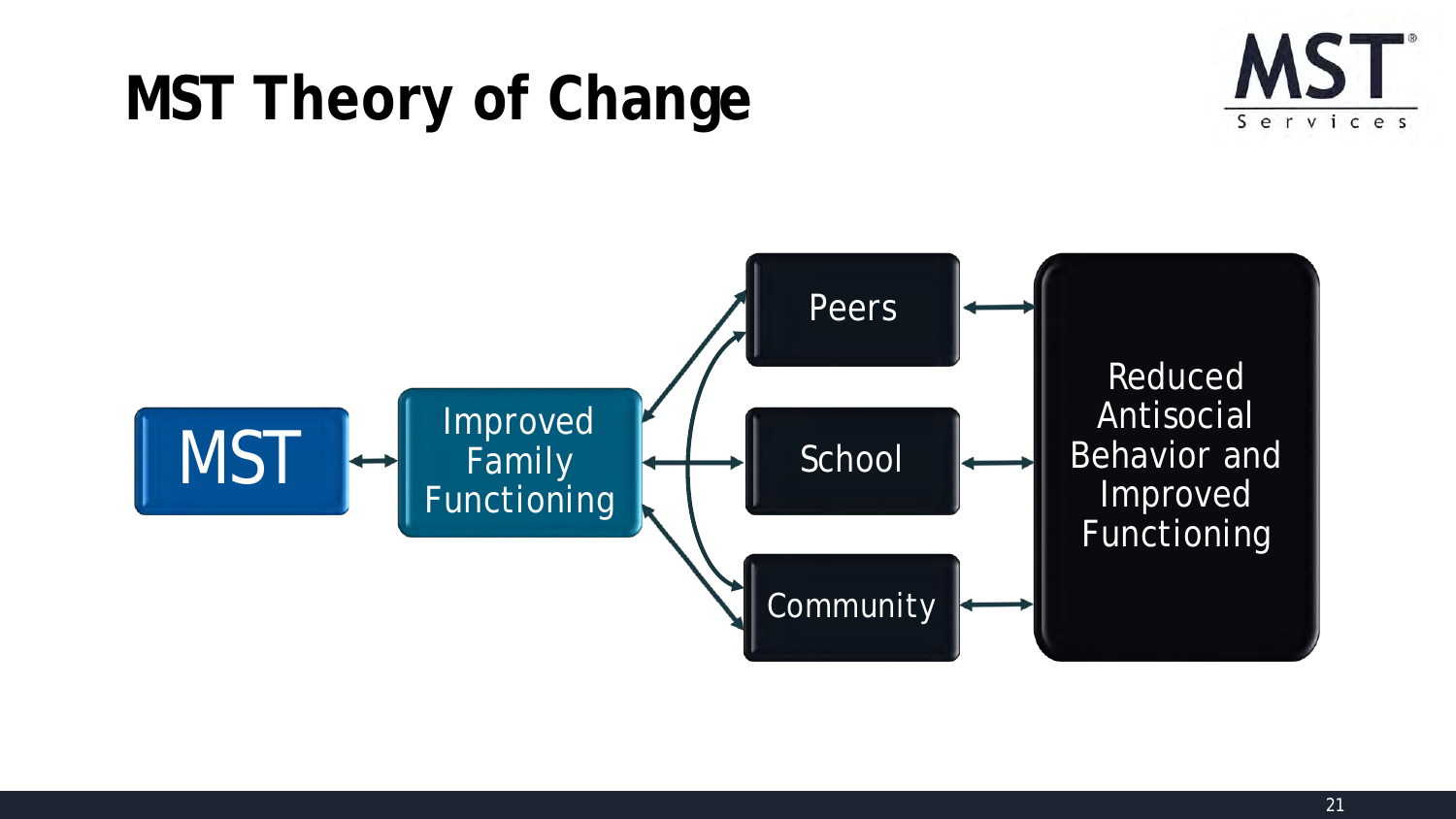

- Children's behavior is strongly influenced by their families, friends and communities (and vice versa)
- Families and communities are central and essential partners and collaborators in MST treatment
- Caregivers/parents want the best for their children and want them to grow to become productive adults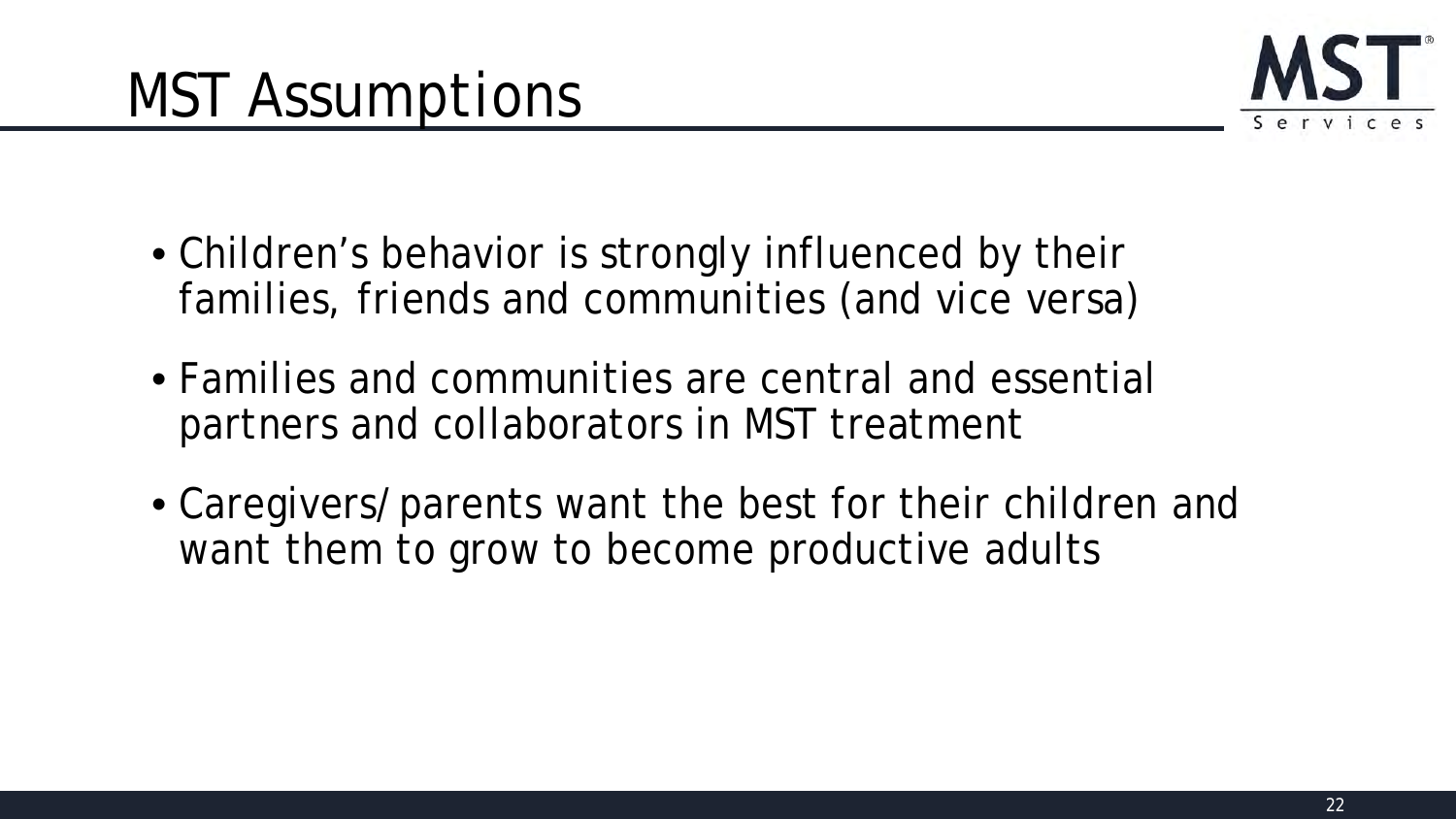

- Families can live successfully without formal, mandated services
- Change can occur quickly
- Professional treatment providers should be accountable for achieving outcomes
- Science/research provides valuable guidance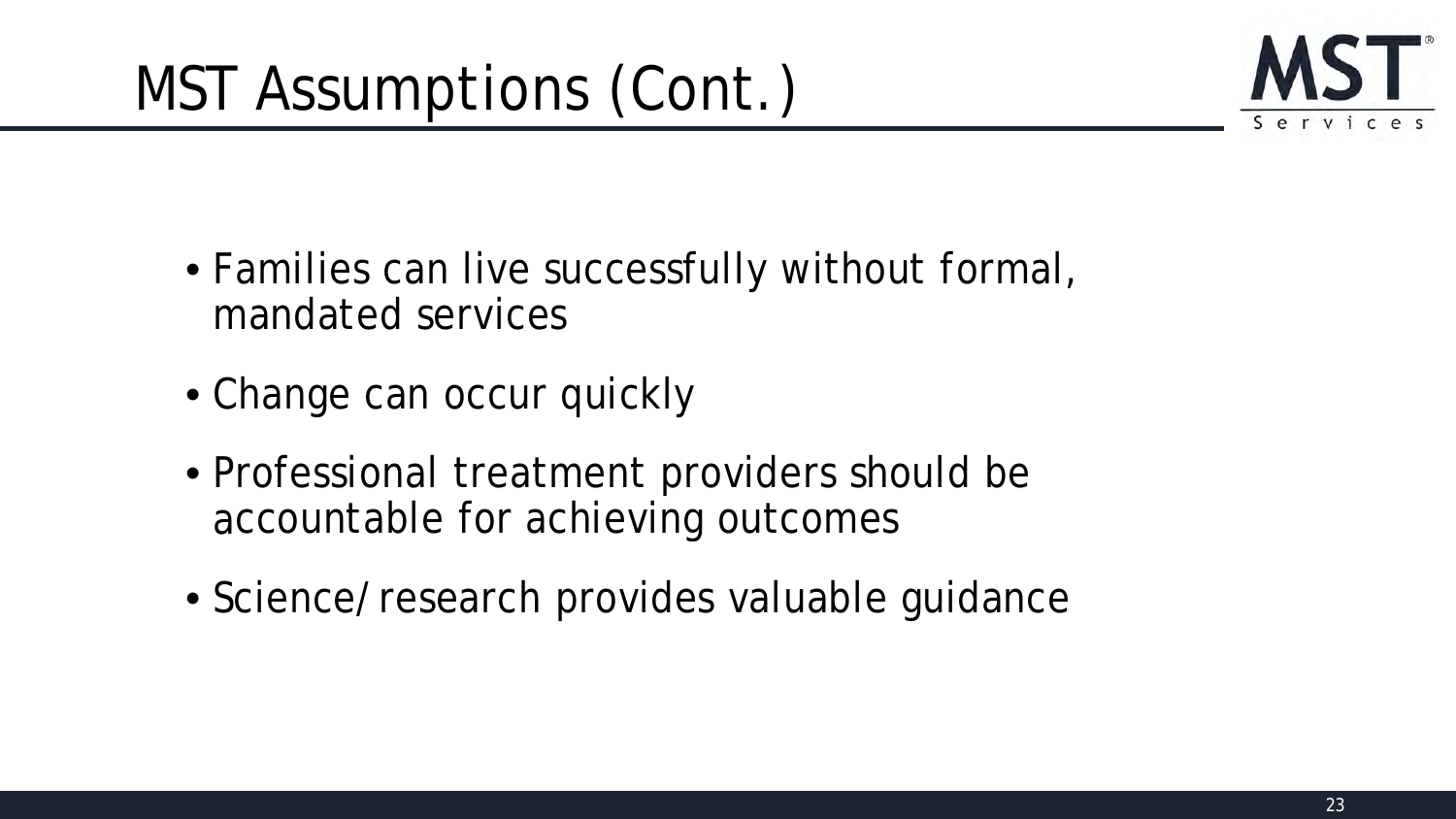

Intervention strategies: MST draws from research-based treatment techniques

- Behavior therapy
- Parent management training
- Cognitive behavior therapy
- Pragmatic family therapies
	- Structural Family Therapy
	- Strategic Family Therapy
- Pharmacological interventions (e.g., for ADHD)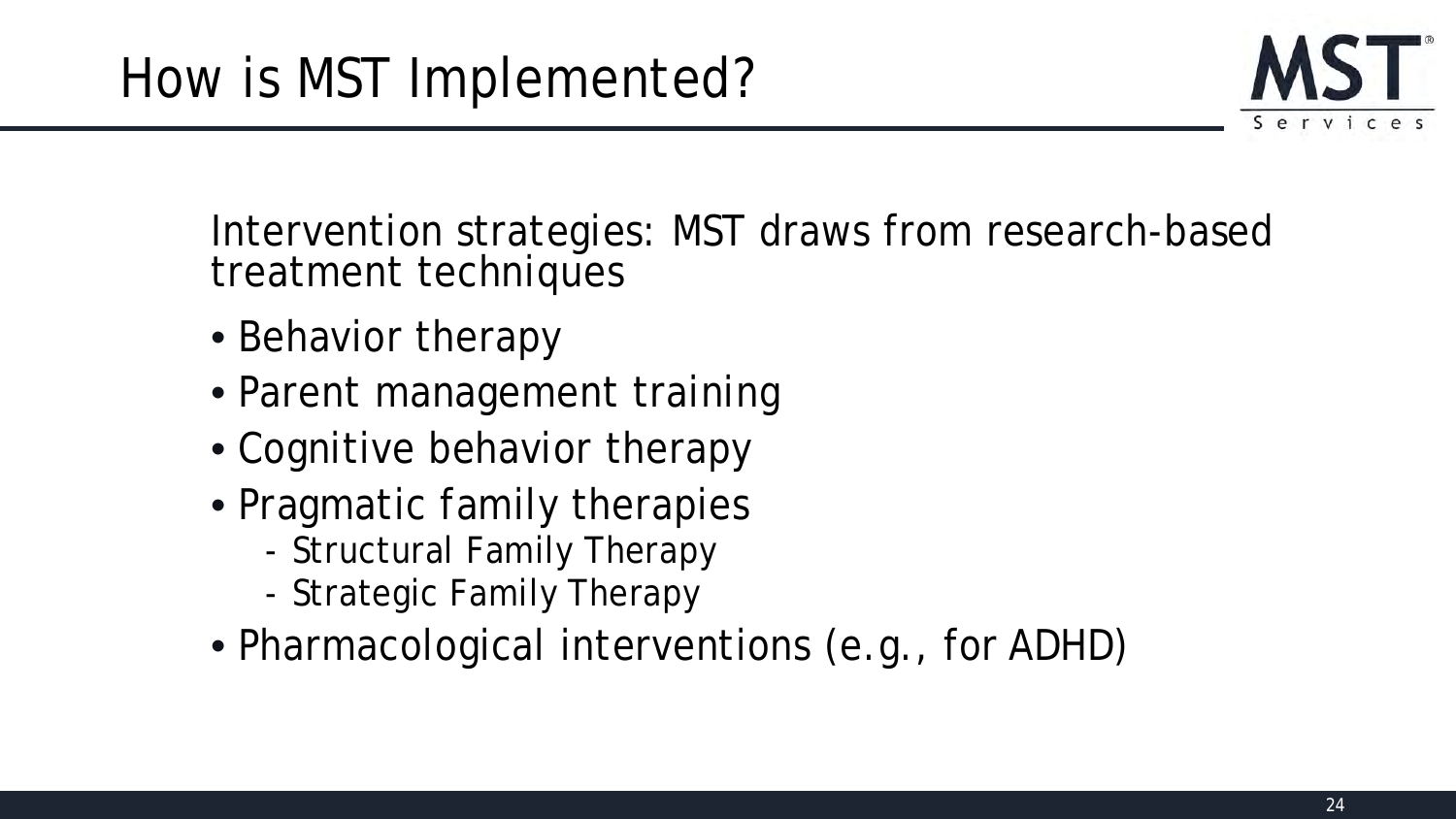

- MST staff deliver all treatment typically no or few services are brokered/referred outside the MST team
- Never-ending focus on engagement and alignment with primary caregiver and other key stakeholders (e.g. probation, courts, children and family services, etc.)
- MST has strong track record of client retention and satisfaction with MST
- MST staff must be able to have a "lead" clinical role, ensuring services are individualized to strengths and needs of each youth/family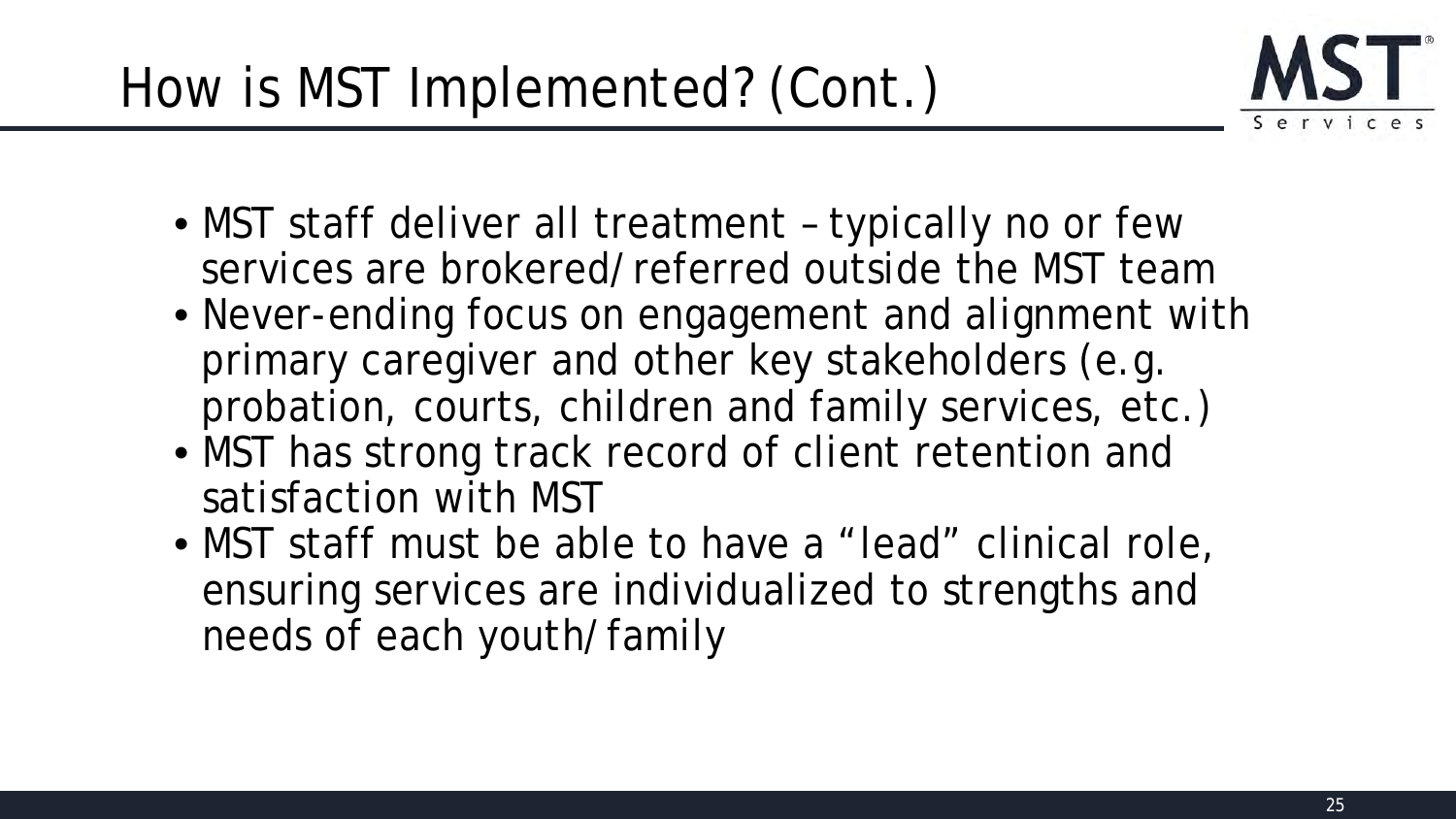

- Single therapist working intensively with 4 to 6 families at a time
- Team of 2 to 4 therapists plus a supervisor
- 24 hr/ 7 day/ week team availability: on call system
- 3 to 5 months is the typical treatment time (4) months on average across cases)
- Work is done in the community, home, school, neighborhood: removes barriers to service access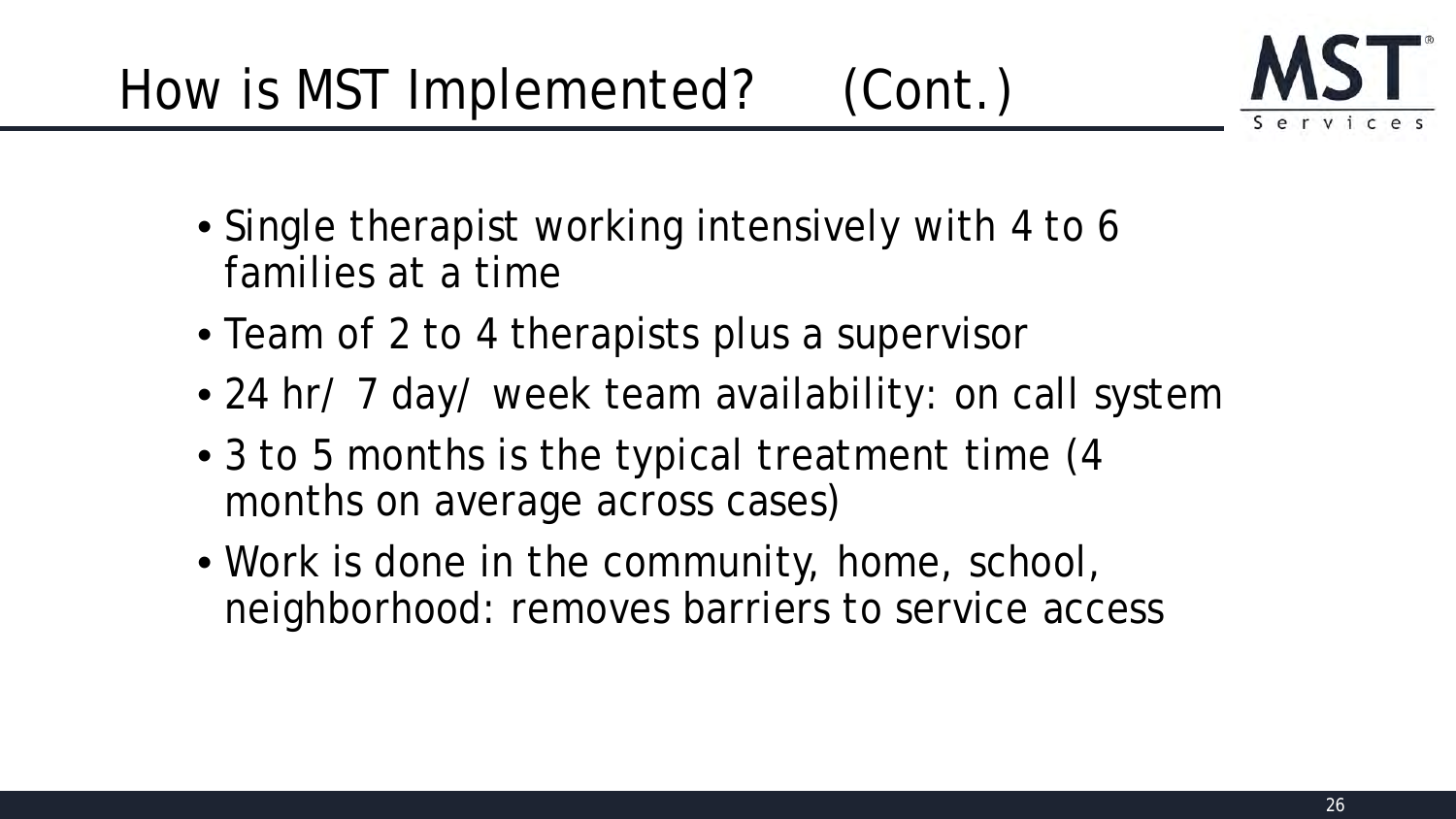